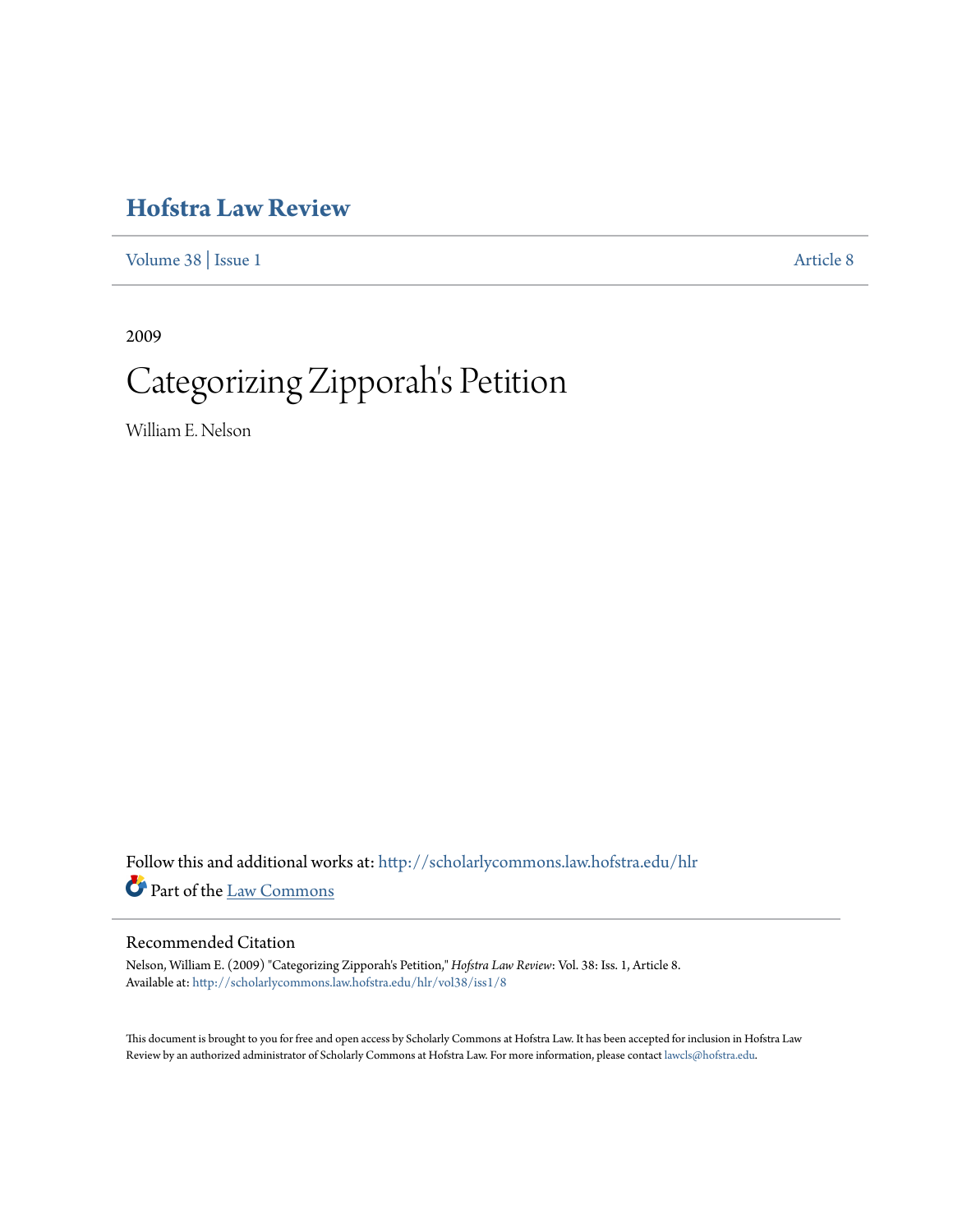## **CATEGORIZING** ZIPPORAH'S **PETITION**

### *William E. Nelson\**

Let me begin **by** expressing how much **I** enjoyed reading and hearing Melinde Sanborn's fascinating essay on Zipporah's case. **I** cannot emphasize enough how valuable work like Sanborn's is to historians such as myself who try to write synthetic histories of colonial American law or colonial society more generally. We need to have access to as much archival material as possible in situations where considerations of time and resources make travel to every extant archive unfeasible.

Three months ago **I** received an e-mail requesting that **I** "write **. ..** a few short pages on the context and significance of the case," as well as "verify the legal statements of the author, who is not a lawyer, and to suggest any relevant historical sources **...** (specifically including your own) that should be cited." So here goes.

**I** begin with what **I** take to be the fundamental lesson of legal realism and of the first year of law school: that one cannot confidently extract law from a single statute or from a reading of a single case. Ambiguities always lurk in the interstices of statutes. To resolve those ambiguities and thereby determine the complete meaning of a statute, a lawyer needs to examine how the statute has been applied in a range of subsequent cases. Similarly, although a reading of a single case will show how the court decided that case and will offer a prediction about how judges will resolve analogous cases in the future, it will not reveal what constitutes an analogous case. The likeness of cases can be apprehended only **by** examining a range of cases, including both those which courts find analogous to a first case and those which they find distinguishable.

**I** can express the same lesson in a different fashion. The law will almost never encompass and simply mirror a clear principle of either right or wrong. Rather the law will demarcate a line between right and

**<sup>\*</sup>** Weinfeld Professor of Law, New York University School of Law.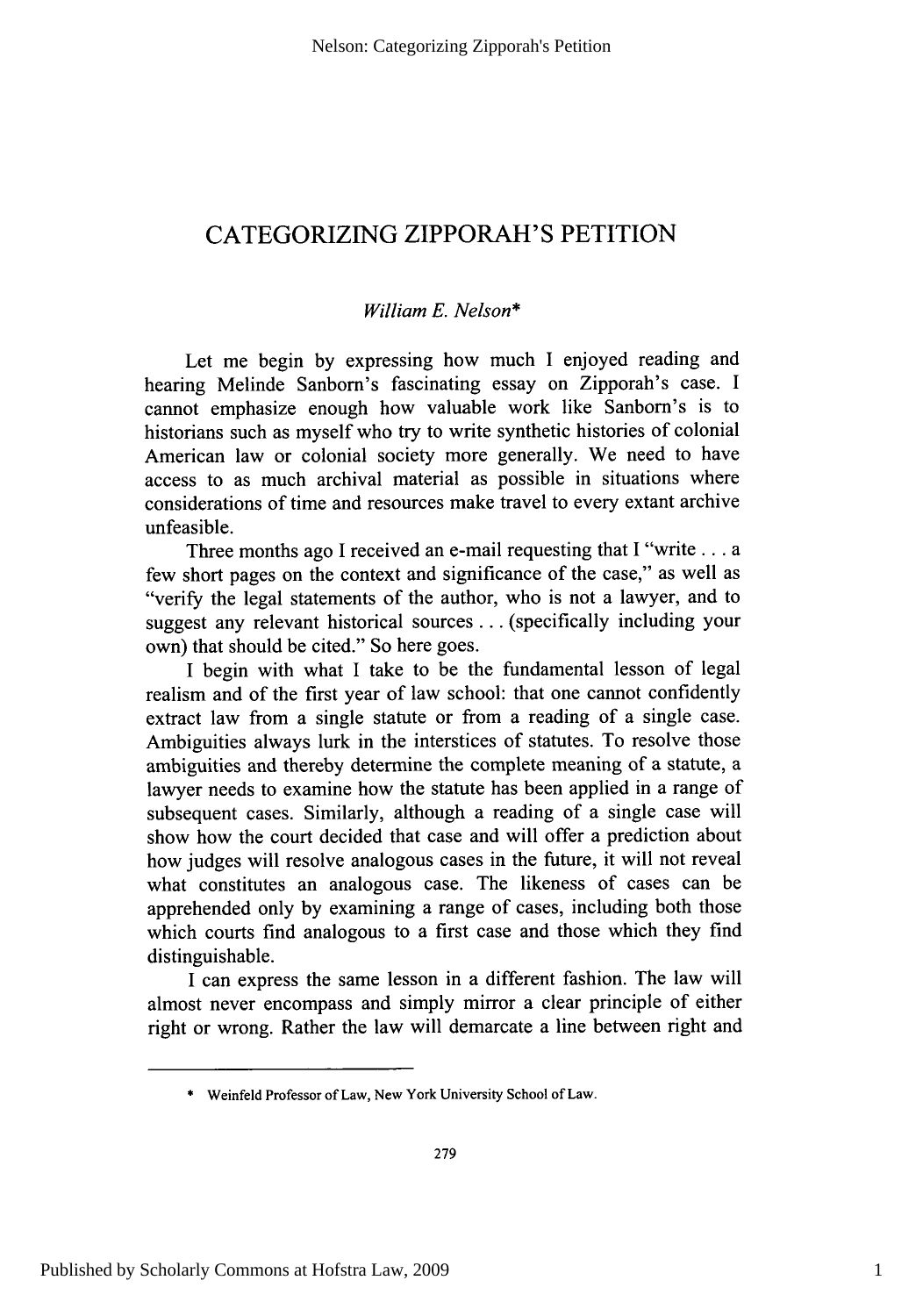#### *HOFSTRA LAW REVIEW* **280** [Vol. **38:279**

wrong—between the permissible and the impermissible—a line riddled with twists and turns and exceptions. There is a reason why this is sonamely, that it is typically impossible to articulate a principle of right or wrong except in the context of background norms, and once one articulates a principle in such a manner, line-drawing is inevitable.

Melinde Sanborn may not be a lawyer, but she understands the nature of law extraordinarily well. Thus, she has been extremely careful not to draw large conclusions on the basis of the one case she has presented to us. But she does raise important questions, and her essay offers at least implicit suggestions about what some answers might be. What I hope to do is focus on her questions and suggestions and thereby examine how Zipporah's case fits into the larger pattern of Massachusetts Bay legal development as **I** have portrayed it in my own work.

The largest question Sanborn raises concerns the treatment of African Americans in seventeenth-century Massachusetts. She offers some evidence that the status of blacks in Massachusetts had begun to decline as early as **1656,** just as it did around that time in Virginia, and suggests that Zipporah's case further evidences that decline.' **I** am not convinced. The fact that Zipporah was arrested on a charge of fornication is not surprising; arrest was the usual form of process in criminal cases. There is no direct evidence why she remained in jail, but conceivably it was because she failed to make bail; she probably lacked sufficient resources of her own, and no one else likely came to her aid. The Parker family, by which she was employed,<sup>2</sup> would have been the most likely source of bail, but the Parkers had every reason to keep her imprisoned. **If** they had tried to obtain bail for her, their effort might only have resulted in a new arrest for infanticide, a nonbailable, capital offense. **If,** as Sanborn suggests, the Parkers were trying to protect their nephew Jonathan, $3$  they had every reason not to want Zipporah accused of killing his bastard child.

But Zipporah's interests were not those of the Parkers. She wanted to get out of jail, and she accordingly petitioned the county court before

**<sup>1.</sup>** Melinde Lutz Sanborn, *The Case of the Headless Baby: Did Interracial Sex in the Massachusetts Bay Colony Lead to Infanticide and the Earliest Habeas Corpus Petition in America?,* **38** HOFSTRA L. REv. **255, 262 (2009).**

<sup>2.</sup> **1** am relying here on Sanborn's conclusion, which **I** believe to be correct, that Zipporah was a servant in the Parker household. Several of the documents in Sanborn's appendix indicate she was the servant of Mrs. Manning, but document 4, part **I** indicates that Mrs. Manning was the daughter of the Parkers. **I** assume she and her husband were living with the Parkers. *See id* app. at **273-74,** document 4, pt. I.

*<sup>3.</sup> Id.* at **264-65.**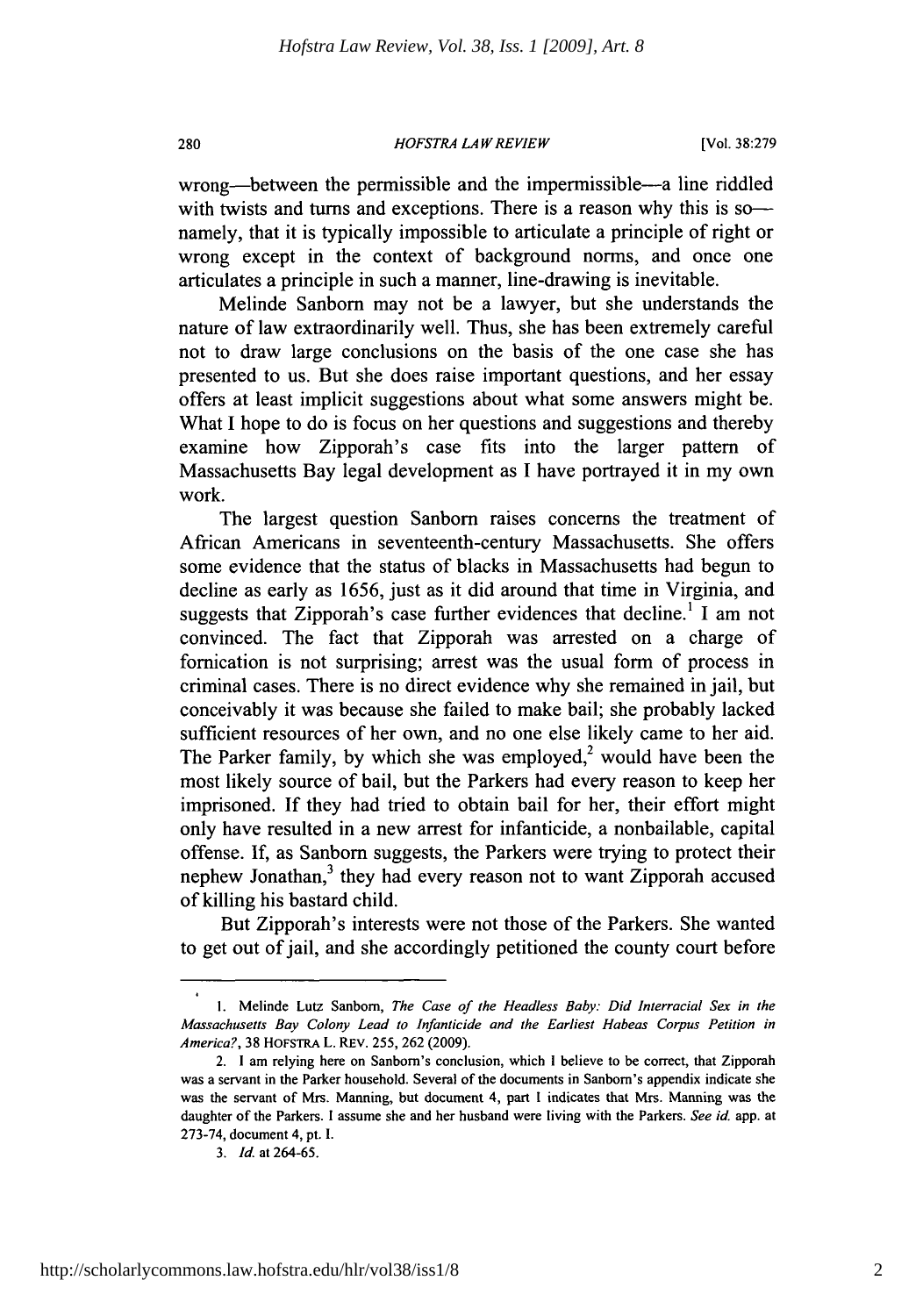*CATEGORIZING ZIPPORAH'S PETITION* **2009]1 281**

which she was charged to proceed with her case, so that she could receive her punishment for fornication, either a fine or a whipping, and be freed.<sup>4</sup> Her petition forced authorities to confront the issue of infanticide, and they did. $5$  An indictment for infanticide was prepared, but the grand jury refused to find a true bill, and Zipporah was released from jail.<sup>6</sup> Thereafter she lived in Boston for four decades as a sufficiently respected member of the community to own, buy, and sell real property.<sup>7</sup>

The above reading of the facts suggests nothing to me in the way of discrimination. Zipporah was not imprisoned for an extraordinary length of time-probably less than three months, and the court treated her the same as it would have treated a white defendant charged with fornication and suspected of infanticide.<sup>8</sup> The grand jury, fairly evaluating the evidence against her, refused to indict her for the serious crime. Subsequently, the community abided **by** the grand jury's decision and accepted Zipporah as one of its members.

Just consider, in comparison, how Americans today might treat an accused, but acquitted child molester. Or how eighteenth-century South Carolina punished murder—the death penalty if the victim was white but a **£700** fine if the victim was black and only half that amount "if the killing occurred in 'a sudden heat or passion, or by undue correction."<sup>9</sup>

**A** second large question that Melinde Sanborn raises concerns the degree of formalism in 1660s' Massachusetts law. **I** read her, perhaps incorrectly, as assuming that the Bay Colony had rules that were more fixed<sup>10</sup> than I believe it had. In volume one of *The Common Law in Colonial America," I* concluded that the leaders of mid-seventeenthcentury Massachusetts recognized the inevitability of discretion in any

*<sup>4.</sup> Id. at* **263-64;** *see also* **THE LAWS AND LIBERTIES OF MASSACHUSETTS 23 (Max Farrand** ed., Harvard Univ. Press, photo. reprint **1929)** (1648) **("[I]f** any man shall commit [flomication with any single woman, they shall be punished either by enjo[i]ning to [m]arriage, or [f]ine, or corporal[] punishment, or all or any of these as the [jiudges in the courts of Assistants shall appoint most agreeable to the word of God.").

*<sup>5.</sup>* Sanborn, *supra* note **1,** at **267.**

**<sup>6.</sup>** *Id* at **268.**

**<sup>7.</sup>** *Id.*

**<sup>8.</sup>** *See id.* at **263-64.**

**<sup>9.</sup>** William **E.** Nelson, *The Height of Sophistication: Law and Professionalism in the City-State of Charleston, South Carolina, 1670-1775,* **61 S.C.** L. REv. **1,** 47 **(2009)** (quoting Act for the Better Ordering and Governing Negroes and Other Slaves in this Province, No. **670 § 37** (1740), *reprinted in* **7** THE **STATUTES AT** LARGE OF **SOUTH** CAROLINA 411 (David **J.** McCord ed., Columbia, **A.S.** Johnston 1840)).

*<sup>10.</sup> See Sanborn, supra note* **1,** at *259-61.*

**<sup>11. 1</sup>** WILLIAM **E. NELSON,** THE COMMON LAW **IN COLONIAL AMERICA: THE CHESAPEAKE AND** NEW **ENGLAND, 1607-1660 (2008).**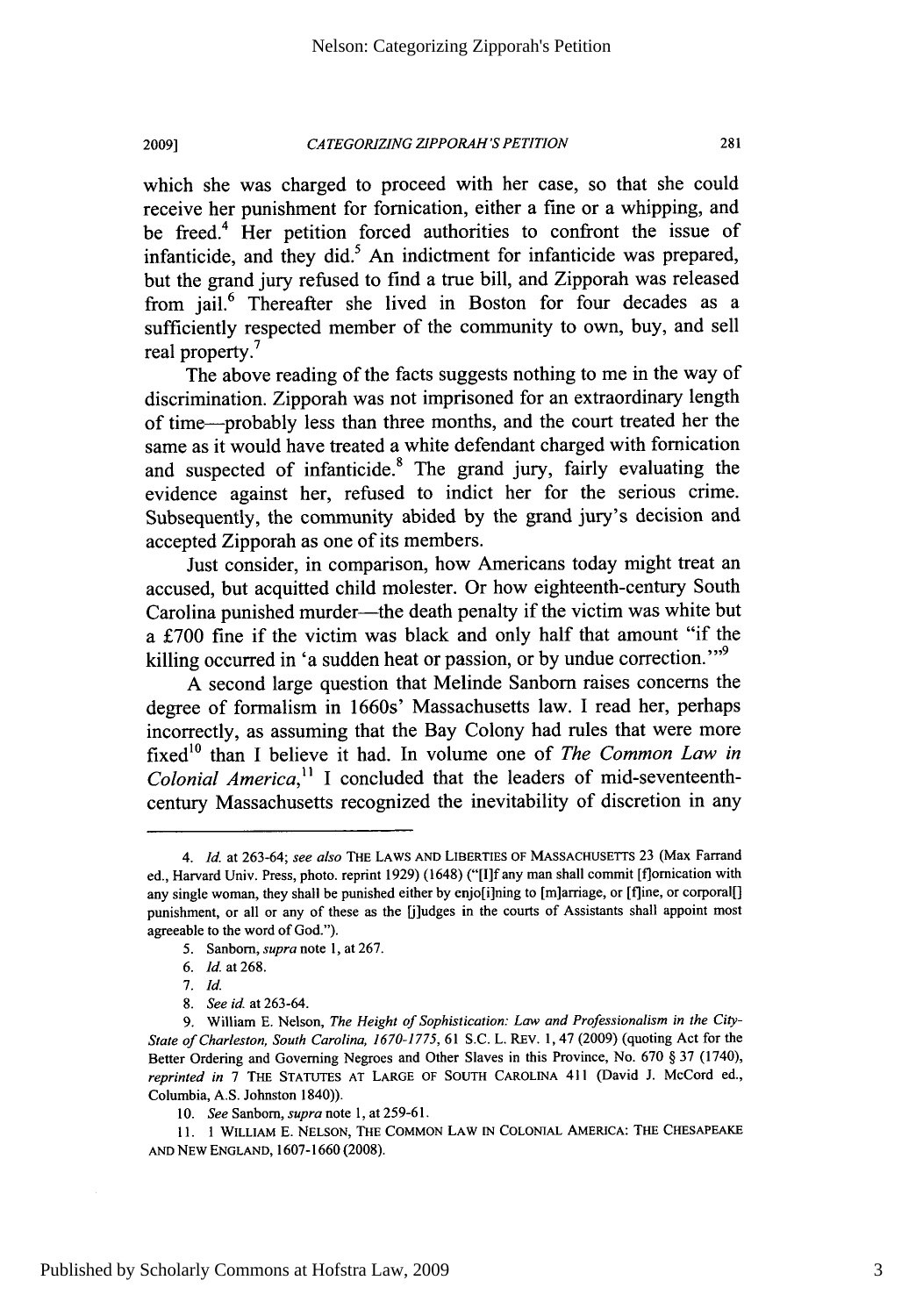#### *HOFSTRA LAW REVIEW* **282** [Vol. **38:279**

legal system; they sought to limit judges' exercise of discretion not **by** establishing formal rules of law but **by** conferring that inevitable discretion, whenever possible, either on juries or on the General Court.<sup>12</sup> It was only in the decades after **1660** that the Bay Colony, in response to pressures from the restored Crown in England, began to modify its legal system in ways, including the adoption of formalisms, which would enable its officials to claim that in resisting the Crown they were merely adhering to the common law.<sup>13</sup> I find it impossible to know how far Massachusetts had proceeded on the path toward formalism **by 1663,** and hence **I** am inclined to draw no conclusions about how fornication was "usually punished" in that year or about the consequences of "[fjailure to complete **. . .** required steps."l <sup>4</sup>

Sanborn's essay raises two further, smaller issues. Was Zipporah's application to the county court the earliest habeas corpus petition in America? Or was it merely a motion before a court that already possessed jurisdiction over a case to proceed in a timely fashion to judgment? **I** am inclined to think it was the latter, but **I** am uncertain. **I** have found thousands of habeas corpus writs in colonial court records and, as far as **I** can recall, all of them involved an effort **by** a litigant to transfer jurisdiction over a case from a court in which the case was pending to a different court with supervisory jurisdiction. **I** have also seen thousands of motions to expedite judicial proceedings. Zipporah's application looks more like the latter than the former, but it also looks far more like a twenty-first-century habeas corpus case than nearly all seventeenth- and eighteenth-century writs do. Hence my uncertainty.

Finally, was Zipporah guilty of infanticide? And, who was the father of her child? **I** have the good fortune every year, or perhaps it is the misfortune, of discussing in my legal ethics course the prosecution against **O.J.** Simpson for murdering his wife. The issue **I** seek to analyze concerns the behavior of Johnny Cochran, Simpson's attorney. **I** find that nearly every student determines whether Cochran's behavior was ethical or unethical on the basis of his or her decision whether Simpson was guilty or not guilty. **I** always argue, unsuccessfully, that the jury found Simpson not guilty, and that we must accept that finding, and adjudicate Cochran's behavior on the basis thereof. For similar reasons **I** conclude that Zipporah was not guilty.

<sup>12.</sup> *Id. at* **73, 77.**

*<sup>13.</sup> See* William **E.** Nelson, *The Utopian Legal Order of the Massachusetts Bay Colony, 1630- 1686,47* AM. **J. LEGAL HIST. 183, 195,** 201 **(2005).**

<sup>14.</sup> Sanborn, *supra note* **1,** at **259.**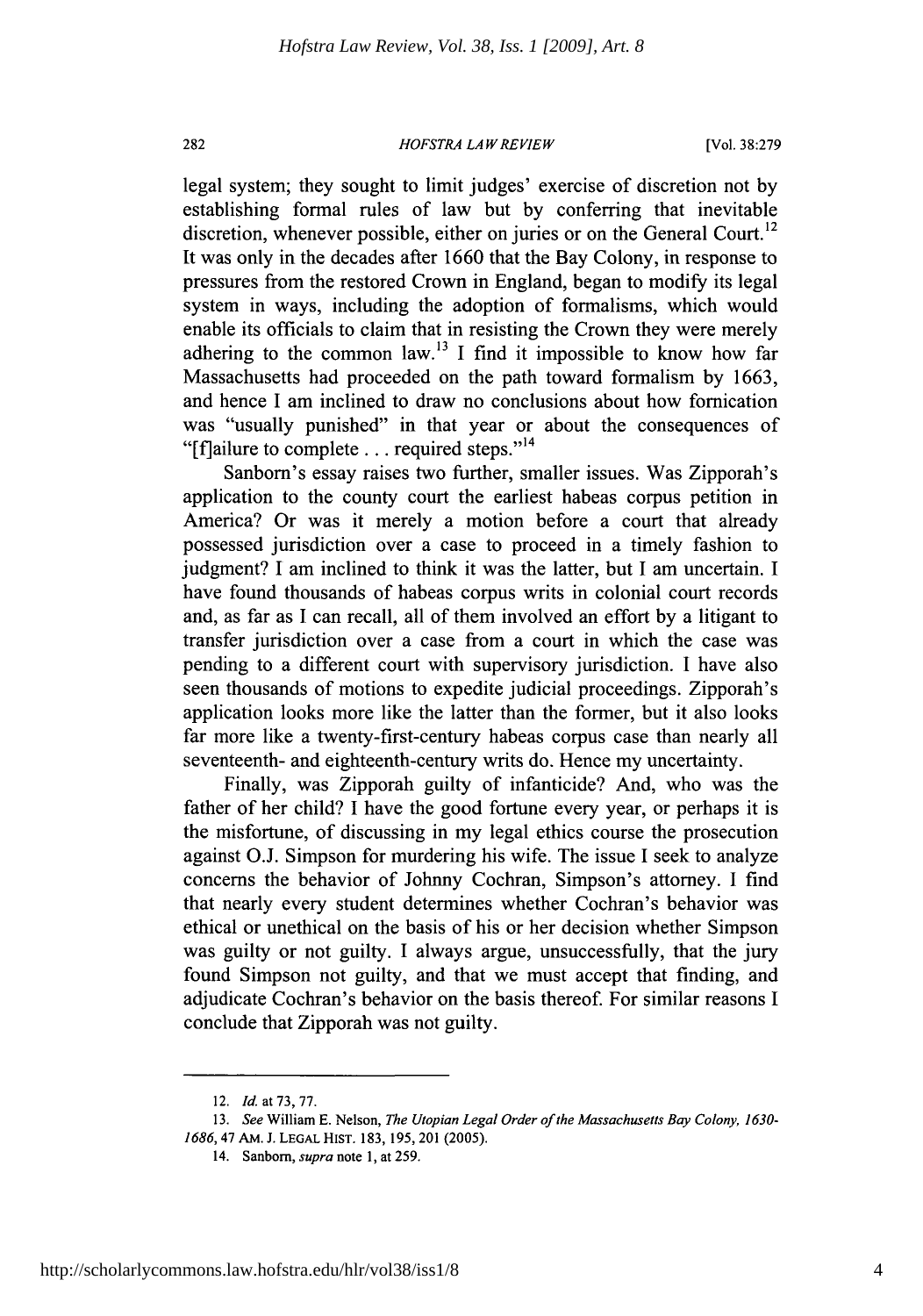**2009]** *CATEGORIZING ZIPPORAH'S PETITION* **283**

But I wonder what you, the audience, think. Do you have difficulty accepting the judgment of the contemporary fact-finder? **Why?** Might it be that in all three cases, you cannot keep race-that of Simpson, Cochran, and Zipporah-out of your mind? That certainly is true of my students: students of color nearly all find Simpson innocent and Cochran's behavior ethical, while most white students reach the opposite conclusion. Might they, and along with them, we, be more racist than the people of seventeenth-century Boston, who appear to have readily accepted the jury's verdict?

Melinde Sanborn's essay can render an enormous service in making all of us-privately and in our own souls-confront this greatest of questions.